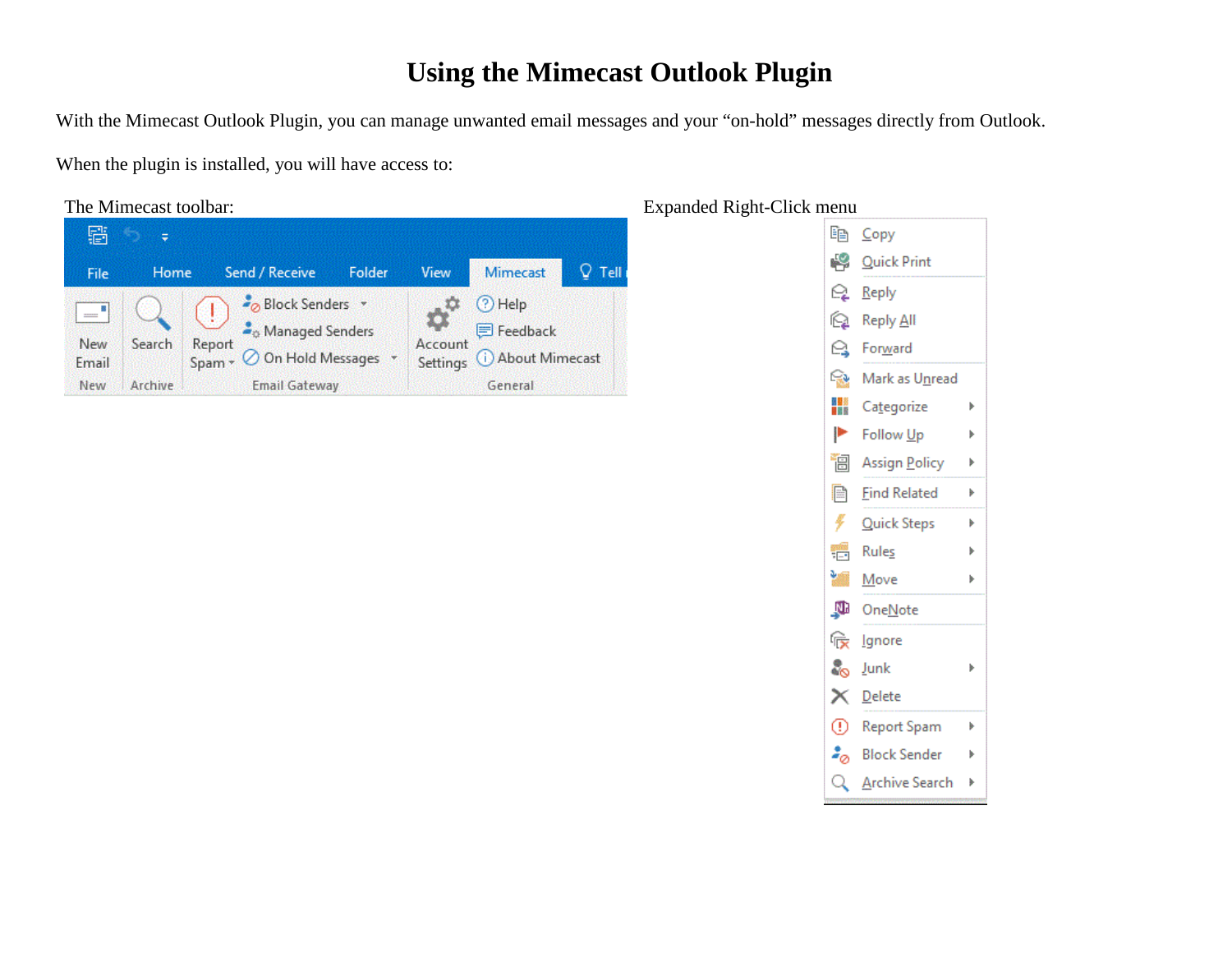## **Managing Unwanted Messages**

To use the plugin, you first select the message you want to act upon and then click the "Mimecast" toolbar, or Right-Click the message. The resulting menus support the following actions:

• Block a sender's address or domain. This adds the sender's address or domain to your personal blocked senders list.

| By right-clicking on the email: | $\frac{1}{2}$ Block Sender | Sender's Address |
|---------------------------------|----------------------------|------------------|
|                                 | Archive Search             | Sender's Domain  |

By selecting the message in Outlook and going to the Mimecast toolbar:

| <b>P</b> <sub>O</sub> Block Senders |  |  |
|-------------------------------------|--|--|
| Sender's Address                    |  |  |
| Sender's Domain                     |  |  |
| Email Gateway                       |  |  |

• Report the message as spam or phishing.

|  |  | By right-clicking on the email: |
|--|--|---------------------------------|
|  |  |                                 |

| ω | Report Spam               | Report Spam     |
|---|---------------------------|-----------------|
|   | $z_{\alpha}$ Block Sender | Report Phishing |

By selecting the message in Outlook and going to the Mimecast toolbar:



- o This automatically triggers the following actions:
	- The message is moved to your Junk E-Mail folder in Microsoft Outlook.
	- The sender of the message is added to your Blocked Senders list.
	- The message is forwarded to the Mimecast Security Team for analysis.